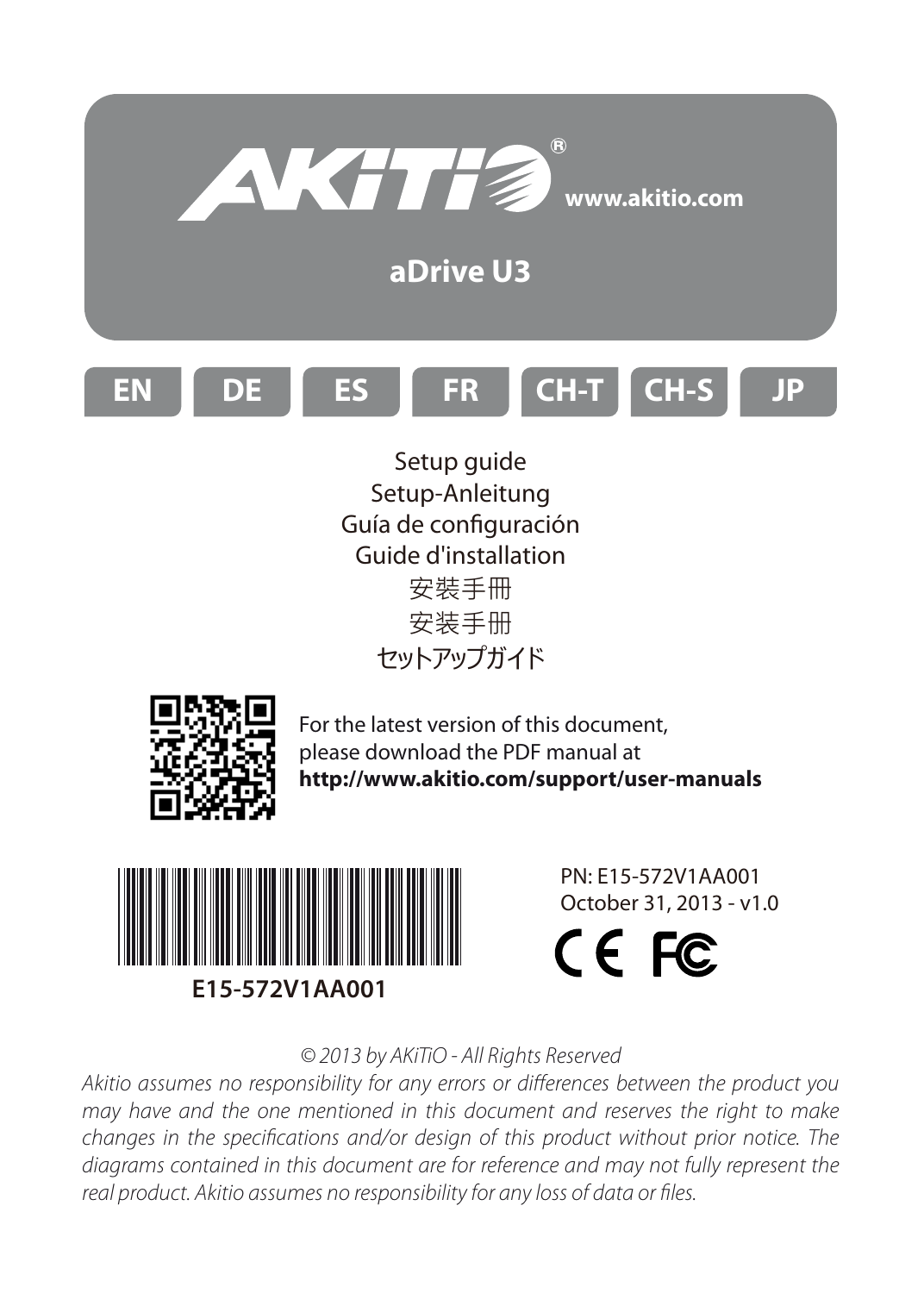## LED Indicator - LED-Anzeige - Indicador LED Voyant DEL - 燈號說明 - 灯号说明 - LED灯



- Blue: Power ON Flashing blue: Data access (read/write) Blau: Strom eingeschaltet Blau blinkend: Datenzugriff (lesen/schreiben) Indicador LED Azul: ENCENDIDO Azul intermitente: Acceso a datos (lectura/escritura) Bleu: Sous tension Bleu clignotant: Accès aux données (lecture/écriture) 藍燈恆亮: 開機 藍燈閃爍: 資料存取中 **灯号说明** 蓝灯恒亮:开机 蓝灯闪烁:资料存取中 **LED**灯 青: 電源オン **LED indicator LED-Anzeige Voyant DEL 燈號說明**
	- 青点滅: データアクセス(読取/書込)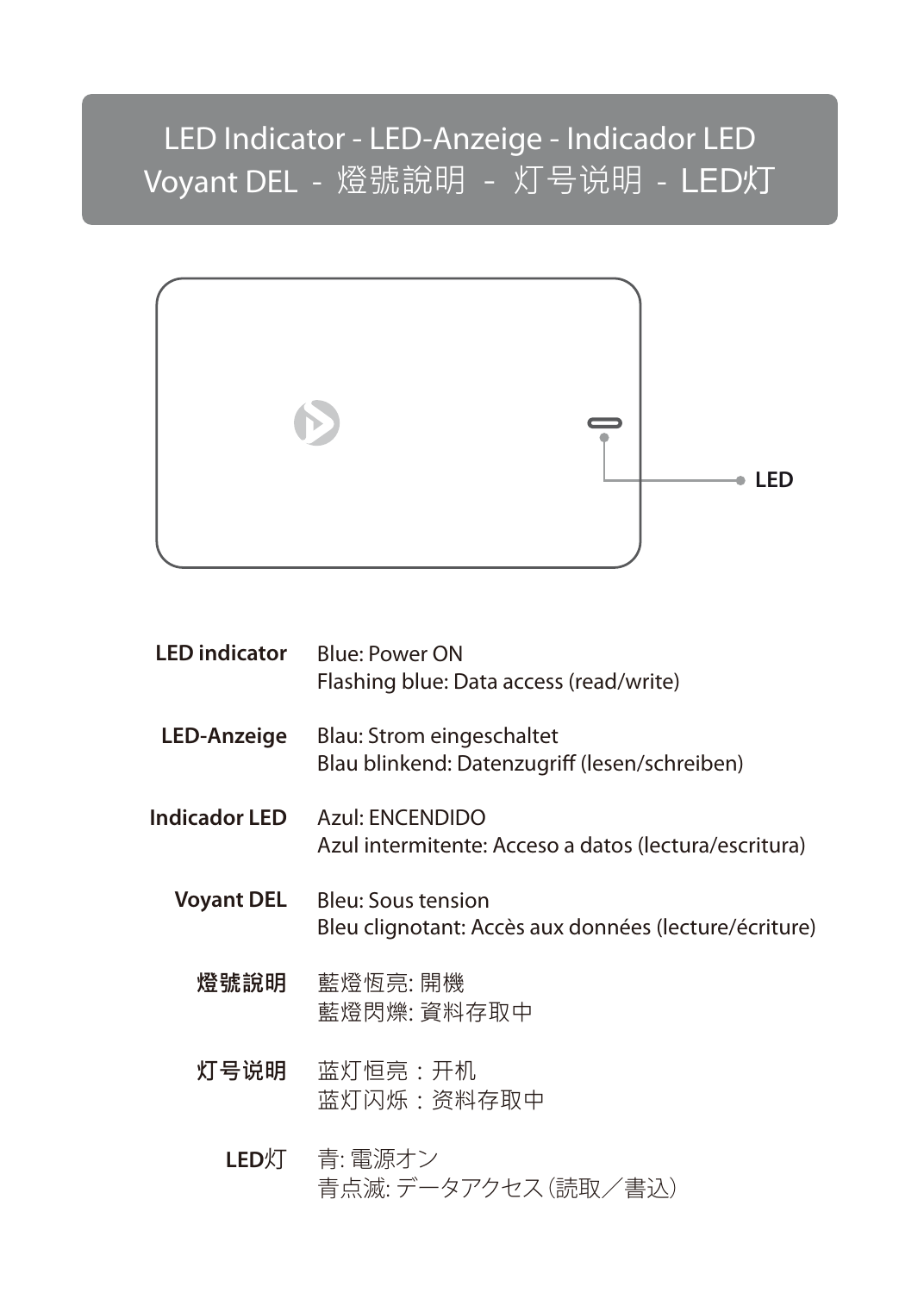

The drive has been pre-formatted with the HFS+ file system for use on the Mac.

Die Festplatte wurde bereits mit dem HFS+ Dateisystem für den Einsatz am Mac vorformatiert.

El disco duro ha sido formateado previamente con el sistema de archivos HFS+ para uso en equipos Mac.

Le disque dur a été pré-formaté avec le système de fichiers HFS+ afin de pouvoir être utilisé avec un ordinateur Mac.

內建硬碟已格式化成 Mac 系統上使用的 HFS+ 文件系統。

内建硬盘驱动器已格式化成 Mac 系统上使用的 HFS+ 文件系统。

MAC OSに対応する為、内蔵SSDドライブは既にHFS+ファイルシステ ムをフォーマットされて有ります。

*\* Does not apply to devices that are sold without a pre-installed drive.*